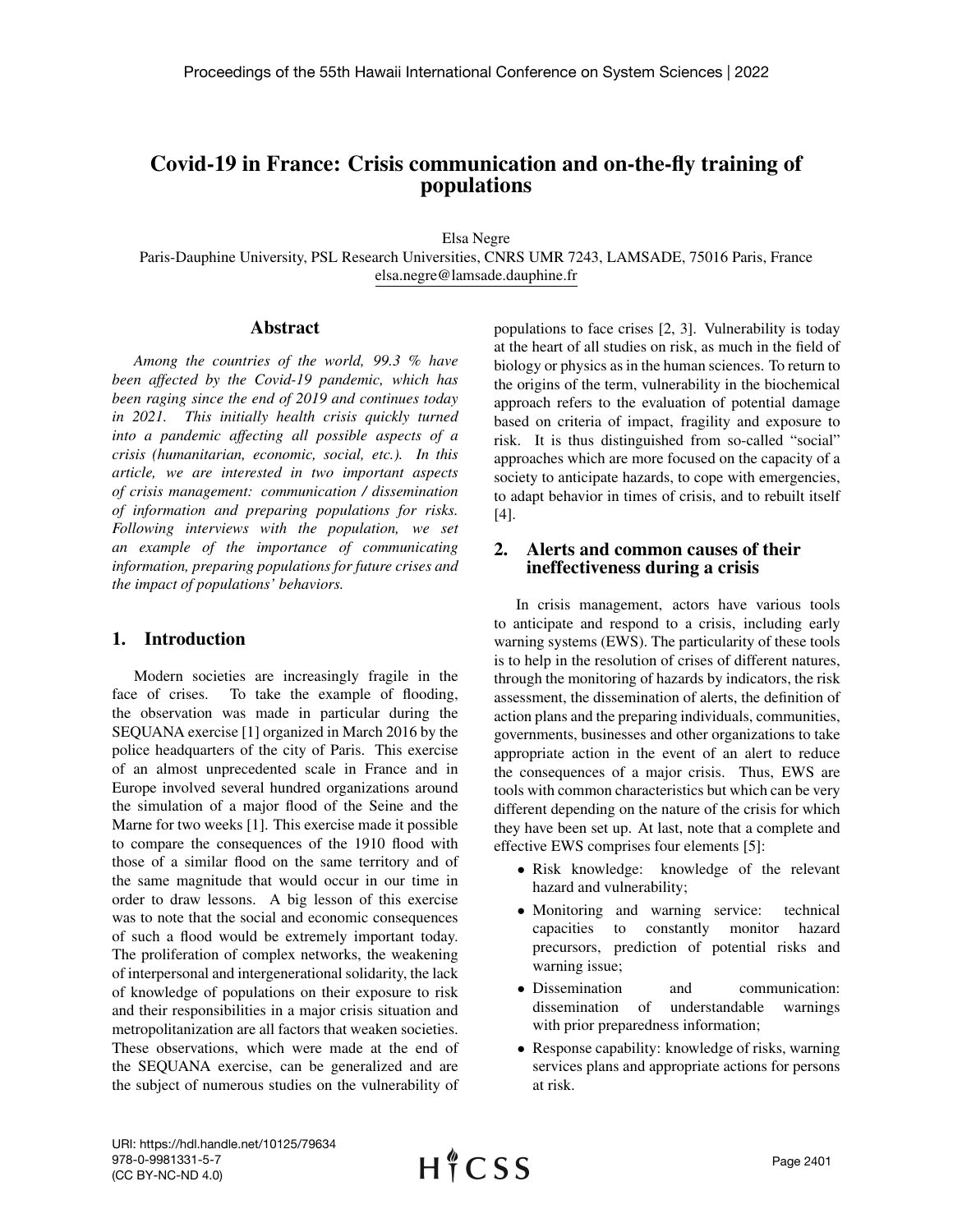In this sequential list, each element has two direct links and interactions with each of the other elements. Failure of any part of the system will imply failure of the whole system. Human factor in particular plays a significant and transversal role in all steps [6]. Before and during disasters, people often act according to their own interpretative schemes which are not always adapted to risk situations and can lead to dangerous reactions. Communication technology is a key element in EWS to improve behaviors, it provides common pre-disaster knowledge (before disasters), and guidance to interpret cues during events. The potential influence of communication can be under exploited, for example, warnings are often simplified and reduced to a simple "Red Alert", instead of providing concrete advice and guidance [7].

Although the essential properties of warning systems have been well detailed in the literature and guidelines for setting up effective systems are widely disseminated, operating systems still present certain weaknesses today.

- Taking into account the populations is limited: EWS and/or crisis management systems do not sufficiently involve the populations in the different phases of creation, evolution or activation of the system and do not take sufficient account the different factors that may affect the behavior of populations facing a crisis [5]. Certain so-called community systems go in this direction but they remain in the minority and localized [8].
- Exercises and underused awareness: Exercises linked to alerts are not always organized on a regular basis, and most of the time they are unsuitable for preparing for the unexpected [9]. Generally organized in a partial way (without integrating the populations), they are structured around agreed scenarios and more or less realistic. Exercises are events that always require a lot of investment and a challenge for the actors that some of them fear or even refuse.
- The limits of expertise: Experts have limited knowledge and rationality, they filter the risk according to their perception. On the other hand, the many simulation models that they use in the work of preparing for a crisis are only an imperfect representation of reality, calibrated on the available data, they are often unsuitable for anticipating rare phenomena [10].
- Delays in the decision-making process: The time elapsed between the first signals of a crisis and the moment when the populations are alerted can be very long in relation to the time available to the populations to react. Many of the consequences of the tsunamis, notably the one that occurred

in December 2004 in the Indian Ocean, could have been avoided if the decisions to alert had been taken more quickly. Current knowledge now makes it possible to alert populations in time so that they can protect themselves from landslides, floods or tsunamis preceded by earthquakes [11].

- The importance of disinformation (fake news) conveyed by the media: Information is no longer the prerogative of traditional media (television, radio, newspapers). It now uses social networks a lot. The content of information disseminated on social networks is differentiated by its immediacy, its conciseness, and unfortunately the imprecision or even the propagation of false or erroneous information (fake news). Associations are now fighting at the global level so that crisis communication on social networks is very quickly associated with information from official sources or can be deleted by the authorities to put an end to the dissemination of erroneous information. The dissemination of information in social networks and on the Internet is still an issue today. [12] defines the media as a counter-power which has the capacity to influence populations in the short term in their perceptions of risk and their reactions to the alert but which also has longer-term effects on this same perception and on the anticipation of risk by the populations (not to mention the political and economic consequences which are not part of this study) [12].
- Lack of adaptation and creativity: Beyond the definition of well-calibrated procedures and simulations to prepare for a disaster, [13] insists on the importance of developing reflexes and a creative attitude to face a disaster. Very rare are the cases where the predictions of rare events have been proven to be correct. Things never go as planned, and it is often the domino effects that follow a predicted event that turn out to be the cause of events with the most disastrous consequences. This obviously happened in Fukushima in 2011. The earthquake of March 11 recorded off the east coast of Japan caused a tsunami which caused the death of thousands of people and a power failure accompanied by damage to the four reactors of the Fukushima-Daiichi power plant which caused a series of explosions, contamination of water and the formation of radioactive clouds. These consequences in the days which followed the earthquake had very heavy social, economic and political consequences in the longer term at a planetary level.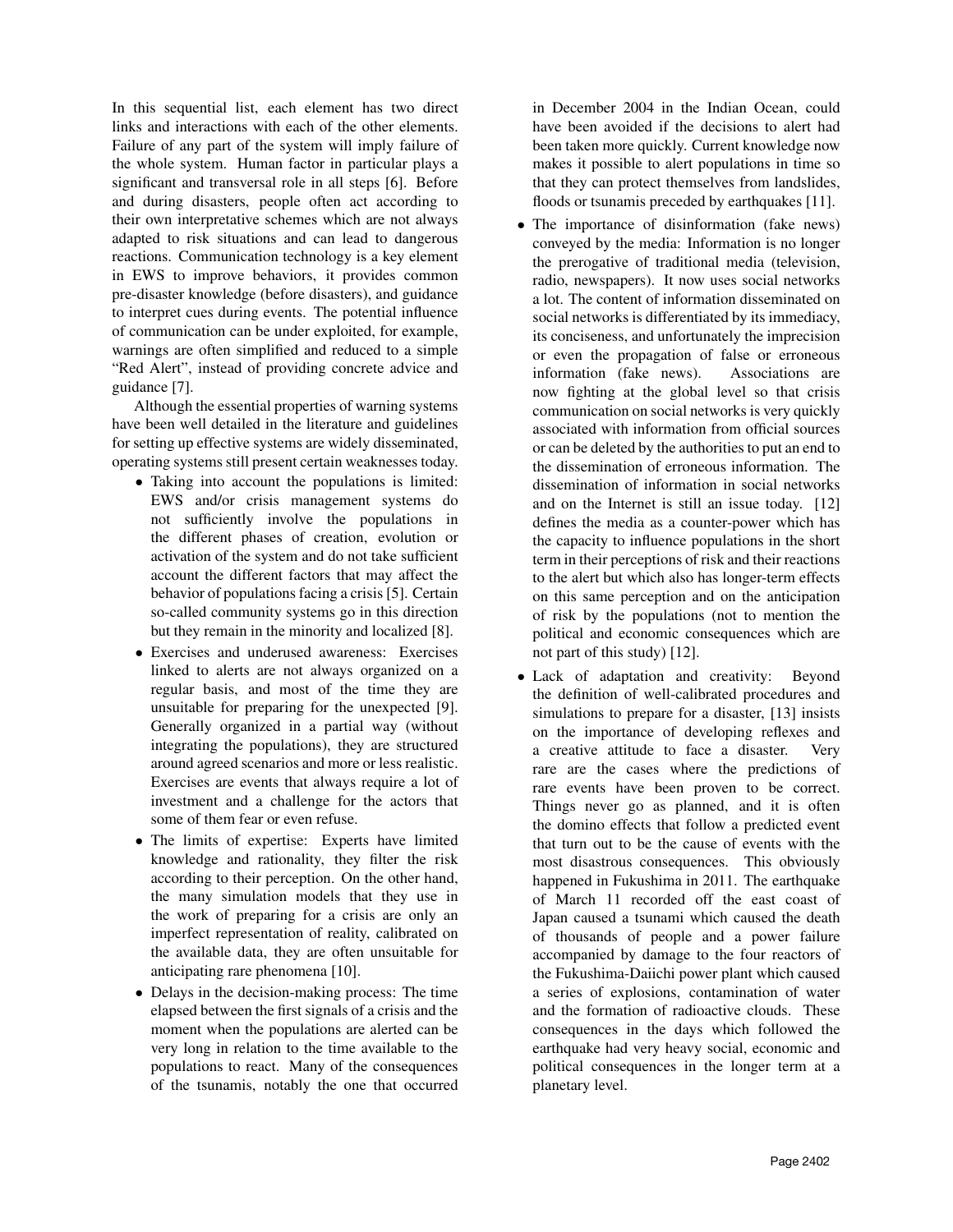### 3. Crisis management in France

The organization of crisis management in France is based on the principle of subsidiarity, it is based on the municipal, departmental and national levels. The decision to trigger the alert falls within the exercise of a general administrative police authority, in accordance with the legal and regulatory provisions in force. The alert is part of a set of measures to protect populations, closely linked to crisis management. During a rescue operation, alerting is one of the responsibilities associated with the direction of rescue operations (DOS). It is, except in exceptional cases, exercised by the Mayor within the framework of his/her powers of general administrative police or by the Prefect<sup>1</sup>. The mayor is the common law authority responsible for making the decision to trigger the alert, in accordance with article L.2212-2-2 of the General Code of Local Authorities. The jurisprudence of the Council of State specifies the field of intervention of the mayor by establishing that it falls to the mayor, under his/her powers of general police, to prepare the crisis situations likely to arise on the territory of his/her commune, and in particular to implement the alert and information measures for the populations (decision of the Council of State of June 22, 1987). The municipal backup plan sets the organization necessary for the dissemination of the alert and safety instructions. The prefect of department also has competence in the matter which intervenes in certain cases (danger on the territory of several communes within the same department, failure of the mayor, event which exceeds the capacities of the commune, event of vast scope that justifies him to take the lead in relief operations). When the prefect is at the origin of the triggering of the alert, the mayor can be brought to supplement its diffusion by all the means/tools at his/her disposal (megaphones, panels with variable message, diffusion of e-mails, etc). Finally, at national level, the Prime Minister (Title III of the Constitution), the Minister of Defence and the Minister of the Interior (Articles L.1142-1 and L.1142-2 of the Defence Code), have the possibility of deciding on the triggering of alert measures. In all consistency, these interventions are generally limited to particularly serious situations concerning a large geographic area. In any event, whatever the authority vested with the power to decide on the alert, the latter is free to choose the vectors of dissemination of this alert. The obligation attached to this mission is an obligation of result, not to resort to particular means/tools.

#### 3.1. Decision in crisis management

The urgency of a crisis situation means that the decisions taken to deal with it must be swift and effective. To respond to this, crisis units are set up to bring together the relevant stakeholders. Within a crisis unit, decisions are conditioned by strong uncertainties, a high number of stakeholders, sometimes extremely short periods of time to implement actions, communication problems, and important issues far exceeding the only immediate operational aspects. The decisions mainly concern the choice of actions to be carried out and the resources to be allocated to these actions. They are regularly reassessed according to the evolution of the situation, by a new cycle of questions. An isolated individual is of course not legitimate to make such decisions, even if his/her experience and skills are proven. Decisions are taken collectively, by a multiplicity of stakeholders. Although in the event of a crisis there is a single manager designated as the commander of rescue operations (COS), he/she must interact with interlocutors from different professional cultures, not always present in the same place. According to [14], this multiplicity of stakeholders almost automatically leads to an increase in the possibility of disagreements and delays, and in differences in the hierarchy of priorities. [12] also highlights this difficulty by evoking the growing role that the media play today thanks to the speed with which they have access to information. Their new status as full-fledged actors in the management of the crisis represents a trial that can be "destabilizing" for decision-makers. Finally, decisions are not always consensus.

### 3.2. French concrete measures for better integration of populations in crisis response

The law of August 13, 2004 on the modernization of civil security encourages actions aimed at empowering citizens, going against the paradigm of "all protection" by the state, which, in France, has historically led to the idea that it was possible to protect populations from crises absolutely. This law also proposes to think about the challenges of crisis management in a comprehensive manner. Risks are no longer only considered independently of one another in terms of specific procedures and processes but in a holistic way in relation to the issues associated with them.

Thus, efforts have been made in terms of institutional communication, through an overhaul of the alert system in particular, by the integration of digital tools with an application dedicated to alerting populations (uploaded

<sup>&</sup>lt;sup>1</sup>https://en.wikipedia.org/wiki/Administrative\_divisions\_of\_France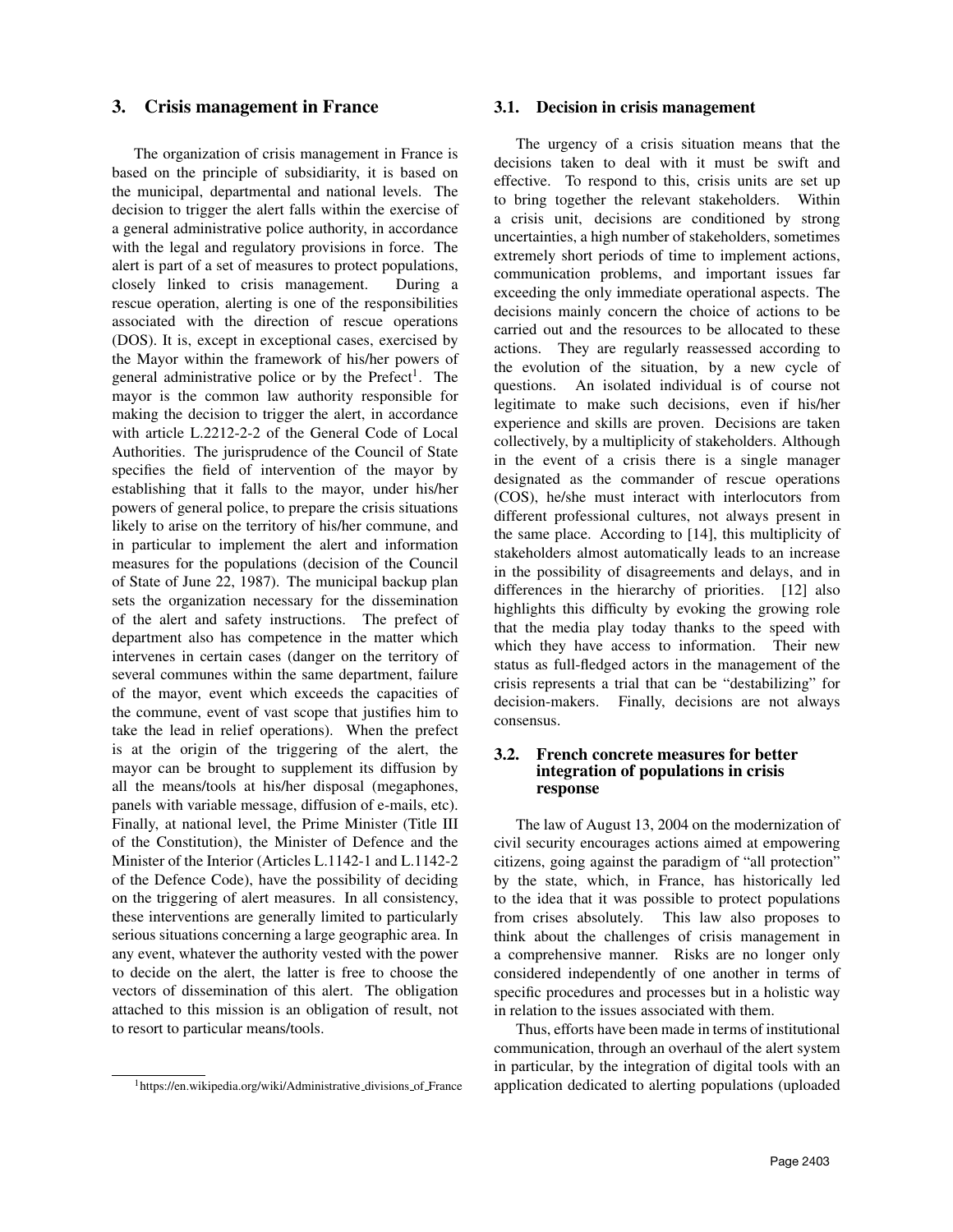in June 2016), and through increasingly diversified communications on institutional sites, but also on social networks such as Twitter or Facebook more recently. Efforts have also focused on civil security exercises which increasingly include the participation of the populations. For real effectiveness, the consideration of these issues of resilience must be integrated into each stage of crisis management, whether during the phase of prevention, crisis preparation, response, post-crisis and repair. For each of these stages, specific measures must be considered, some of which have started to be implemented in France.

### 3.3. French EWS

The French SAIP alert system (structured set of tools allowing the dissemination of a signal or a message by the authorities) has been the subject of much criticism for several years [15], it is regularly described as "obsolete". The criticisms relate to two major points, (i) the means/tools of warning on the one hand and (ii) educating the populations on the risks to which they are exposed on the other. Concretely, alert has been shown to be ineffective, leading to misinterpretations of signals, failures in the coordination of alert actors, a lack of anticipation or counterproductive or even fatal messages as it has been the case during storm Xynthia which hit France in February 2010.

A Senate report, the Voguel report [15] published in 2017, criticizes precisely the flaws in the current warning system, and in particular the decision taken to continue to favor the national alert network (RNA) considered obsolete; thus involving the renovation of sirens to the detriment of the development of more targeted alert means/tools such as cell broadcasting. The report also calls into question the choices made on the deployment of a smartphone application which must be downloaded beforehand by users, which relies on data transmitted by the internet (unlike cell broadcasting which relies on geolocation) and which needs to be open in the background to be able to broadcast alerts. The application was also abandoned in June 2018 in favor of communication on social networks and major communication channels. But the alert system is not limited to the means/tools of alerting, it also includes all the knowledge relating to the risks, the means/tools enabling the monitoring of the indicators concerned, the action plans and the sensitization of the populations.

However, on this last aspect, the national system is still considered to be faulty. The French population is very poorly aware of the risks to which it is subject and considers itself only weakly involved in the response to be provided in the face of crises [16]; this despite the

preventive awareness measures implemented through brochures or information sites. We can also note that these measures are only partially relayed by the local and national media. While efforts are made in terms of institutional communication, on social networks in particular, the French media make very little reference to the behavior to be adopted in the event of an alert or during a crisis. If risk prevention is primarily the responsibility of the public authorities, it also underpins the involvement of each citizen to make prevention policies effective. The accountability of each is enshrined in the law of August 13, 2004 on the modernization of civil security. This text encourages individual commitment to public action which goes against the classic conceptions of civil security which are based on on an institutional preventive approach.

In line with SAIP, the state offered the StopCovid application in order to mitigate the Covid-19 pandemic, but four months after its launch, only 3% of the population had downloaded the application. This was yet another failure of the applications developed by the state to ensure the safety of citizens. Updated, the StopCovid application has become TousAntiCovid. TousAntiCovid is a mobile contact tracing application deployed in the context of the Covid-19 pandemic in France and initially intended to warn of a possible transmission with an infected person.

## 4. Covid-19

The Covid-19 pandemic is a pandemic of an emerging infectious disease, called coronavirus disease 2019 or Covid-19, caused by the SARS-CoV-2 coronavirus. It appeared on November 16, 2019 in Wuhan, Hubei province (central China), before spreading around the world. The World Health Organization (WHO) first alerts the Republic of China people and its other member states, then declares a state of public health emergency of international concern on January 30, 2020. On March 11, 2020, the Covid-19 epidemic was declared a pandemic by the WHO, which called for essential protective measures to prevent the saturation of intensive care services and to strengthen preventive hygiene (elimination of physical contact, kisses and handshakes, end of crowds as well as unnecessary travel, promotion of hand washing, implementation of quarantine, etc.). curb the formation of new sources of contagion and preserve the reception capacities of their hospitals, many countries are deciding on containment measures, closing their borders and canceling sporting and cultural events. These decisions have economic, social and environmental consequences and pose uncertainties and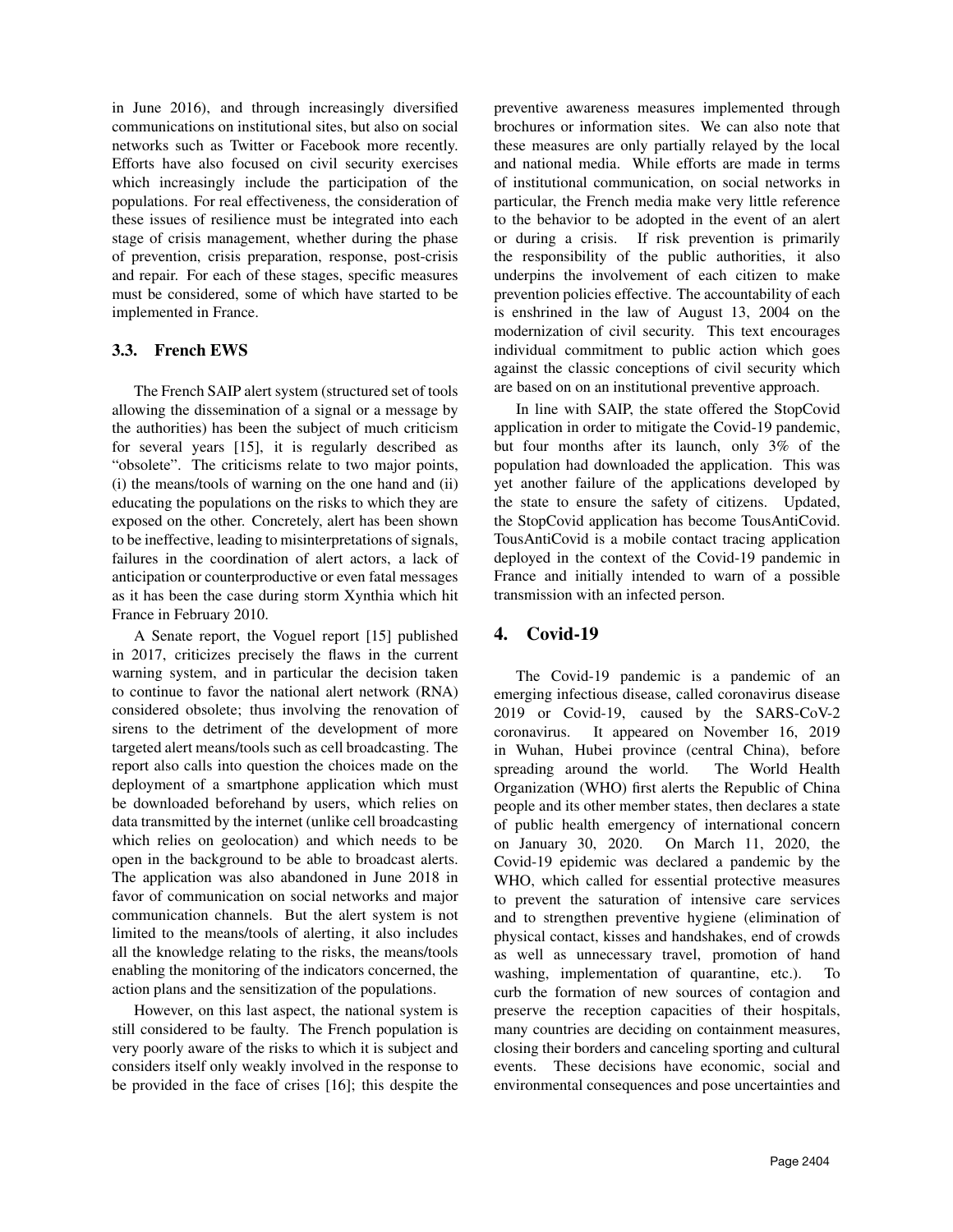

Figure 1: Barrier gestures - March 2020 (Wash your hands very regularly; Cough or sneeze into your elbow or into a tissue; Use a disposable tissue and throw it away; Greet without shaking hands, stop hugging.).



Figure 2: Barrier gestures - June 2021 (Wash your hands regularly or use a hydro-alcoholic solution; Cough or sneeze into your elbow or into a tissue; Use a disposable tissue and throw it away; Wear a mask when the distance of 1 meter cannot be respected and wherever it is required; Maintain a distance of at least 1 meter from others; Limit social contacts as much as possible (6 maximum); Avoid touching your face; Air the rooms for 10 minutes, 3 times a day; Greet without shaking hands, stop hugging; Use digital tools (TousAntiCovid).).

fears on the global economy and on the education, health and fundamental rights of populations.

One of the flagship measures, in addition to the hygienic and social "barrier gestures" (which evolved over the course of the crisis - Figures 1 (March 2020) and 2 (June 2021)), implemented by the French public authorities is the "lockdown", i.e. the ban on movement in France, of the population of March 17, 2020 until May 11, 2020 (two other lockdowns will follow, one in October 2020 and the other in April 2021).

## 5. Communication and Preparedness

In this article, we focus on communicating and preparing people for a crisis. More specifically, we are positioning ourselves in the case of the Covid-19 pandemic which directs us towards emergency communication and emergency preparedness (what we call in this article, "on-the-fly training"). It should be noted that in crisis management, the concept of crisis communication is most often used to describe an organization facing a crisis and the need to communicate about that crisis to stakeholders and the public. And (crisis and) emergency risk communication encompasses the urgency of crisis communication with the need to communicate risks and benefits to stakeholders and the public. Emergency risk communication differs from crisis communication in that the communicator is perceived as an agent to resolve the crisis. Each decision must be made within a narrow time constraint, the decision may be irreversible, the outcome of the decision may be uncertain, and the decision may need to be made with imperfect or incomplete information [17]. While the concepts of crisis-preparedness refers to the extent to which the organisation/country is prepared to cope with immediate and future crisis situations [18] and emergency preparedness is related to emergencies: a type of event that produces a range of consequences, and which requires coordinated action, usually urgent and often non-routine [19]. There is therefore an intrinsic link in crisis management between communication and preparedness. So, how is emergency communication relevant to emergency preparedness?

#### 6. Population interviews

During the first French lockdown, we tried to interview the population (especially the French population) using a questionnaire. The objective of this study was to obtain, among other things, information on the reactions of people facing the pandemic. The 120 ("open" and "closed") questions in this survey were voluntarily very open to let people express themselves freely, allow them to reflect on their reactions. The study was therefore carried out from an anonymous survey posted online from May 1, 2020 to June 1, 2020. It was created using Google Form<sup>2</sup> for the creation of online forms and distributed via the Facebook social network and emails (due to the GDPR<sup>3</sup>, we have limited ourselves to our professional mailing lists (many academics and students) and close contacts).

It should be noted that more and more researchers are turning to online survey methods to collect data. The concept of online survey is generally opposed to more conventional/traditional methods of polling by mail, telephone or face-to-face. However, there is no universal definition of what constitutes an online

<sup>1</sup>https://www.gouvernement.fr/info-coronavirus

<sup>2</sup>https://www.google.fr/intl/en/forms/about/

<sup>&</sup>lt;sup>3</sup>General Data Protection Regulation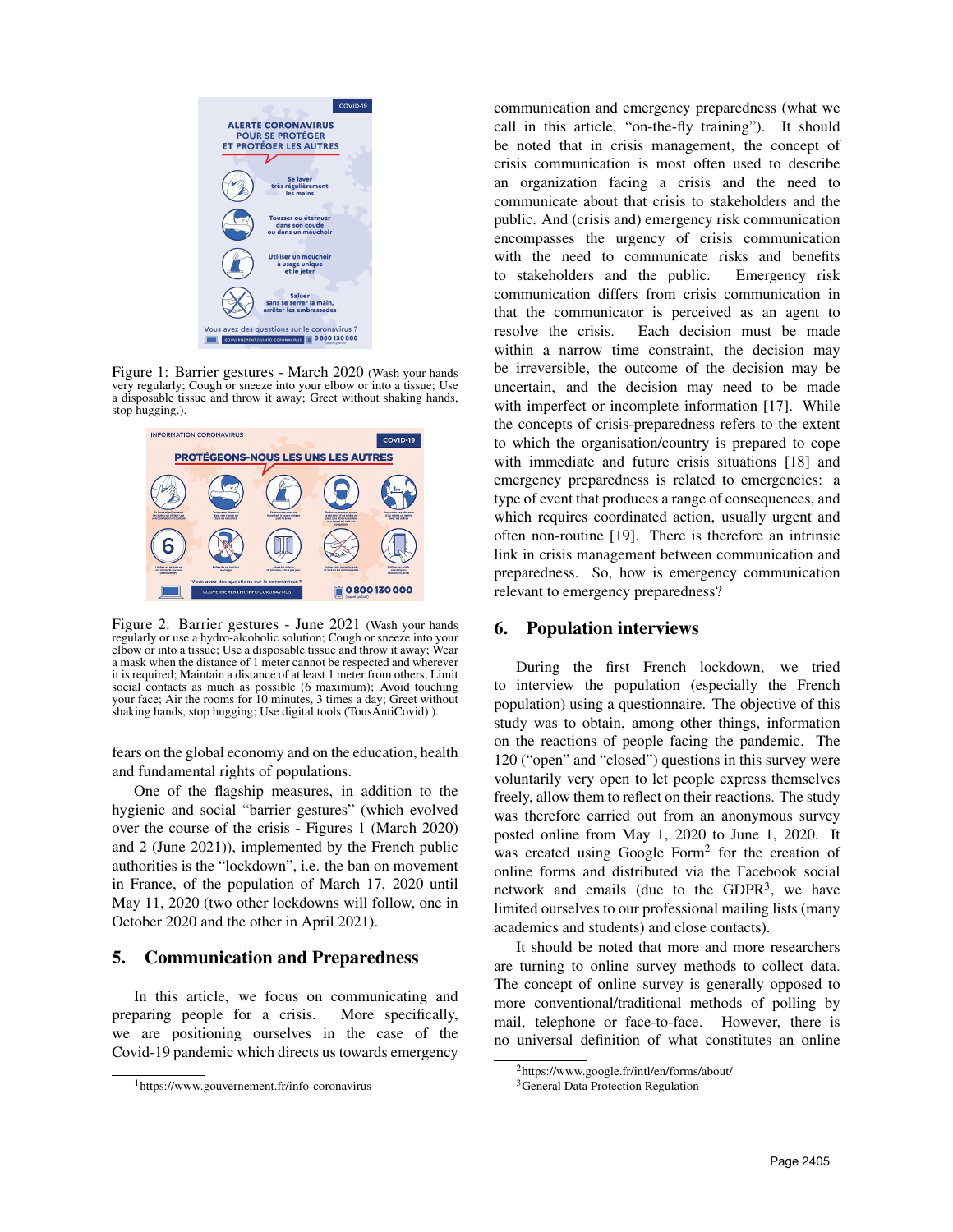survey. [20] uses this term to designate surveys where respondents are not only recruited via Internet but must also complete an online questionnaire. [21], for its part, include any survey method involving Internet during the dissemination, sampling or design of the survey. Finally, sometimes the conceptual framework can be ambiguous, as in the case of [22] who defines an online survey as a survey carried out via a website. Like traditional surveys, online surveys must recruit participants. There are two modes of recruitment: (i) probabilistic, where participants are chosen and targeted so that the results are generalizable to a wider population of interest and (ii) non-probabilistic, where the probability that a individual from a population of interest belonging to the sample is unknown [20]. In the case of a probabilistic online survey, it is possible to control the sampling by only distributing the questionnaire to a closed list of email addresses, or by recruiting participants by more traditional methods (phone, face-to-face, etc.) and by providing them with Internet access if necessary to respond to the questionnaire [20, 22]. Conversely, during an online survey with non-probabilistic recruitment, the sampling is not controlled (e.g. invitations to the survey posted on platforms and then relayed via social networks without supervision, etc.). [23] names the latter, which corresponds to our own survey method, "unrestricted self-selection survey" (known as "river sampling"). The use of online survey with non-probabilistic recruitment has many advantages (e.g. decorrelation of survey costs from sample size, reduction of collection times and geographic constraint, etc.) [22] but also disadvantages (e.g. coverage error linked to the digital divide and self-selection of respondents). Many studies, including [24], show that regular users of social networks are hardly representative of the national population. Thus, the use of social media as a dissemination platform can considerably bias the representativeness of a sample of respondents. However, traditional survey methods also come up against problems of coverage and exclusion (e.g. quality of the telephone network, etc.). In all cases, generalizing to a larger population the results of studies obtained from a sample of non-probabilistic respondents requires a precise understanding of the socio-demographic differentiation operated by these different coverage filters. However, in the case of online survey methods using river sampling, these sources seem to be still poorly understood, making the results difficult to generalize and vulnerable to possible misappropriation [20]. To the bias induced by the exclusion of less connected individuals is added the self-selection bias originating from a non-probabilistic recruitment mode. One speaks of self-selection

when respondents choose to participate in a survey themselves. It is therefore a frequent occurrence in the survey world, which is not limited to the case of online surveys. The research carried out on this subject present certain points of consensus: the self-selected respondents are more interested in the subject treated than the rest of the population, feel more concerned, and are more likely to have strong opinions concerning the themes of the survey [21, 25]. Unfortunately, if these trends are commonly identified, many authors note that it is difficult to correct the biases induced by uncontrolled voluntary participation [23, 25]. It should be noted that the biases identified in our survey

do not impact the quality/validity of the results but give some characteristics of the respondents: people involved who use social media - which is not generalizable.

As part of our online survey with non-probabilistic recruitment, we collected information on the age, sex, professional category and place of residence of the participants, who then answered various questions relating to the information received, the actions carried out, the perception of the alerts, the feelings towards Covid-19, past experiences and their vision of crisis management.

# 7. Analysis

A total of 159 people started to respond to the online survey, 153 answered all questions<sup>4</sup>. Our analysis focuses on these 153 respondents. About 57% of the respondents are between 25 and 50 years old, 34% are over 50 years old and only 1% are less than 25 years old. This low participation of those under 25 may seem unusual since the questionnaire was disseminated via social networks and emails, but perhaps we can partly explain it by the fact that the questionnaire was accessible during the lockdown that the weather was fine and that they were already spending a lot of time on the internet (distance learning, ...); Another reason can also be linked to our "academic" mailing lists. The rest of the population is fairly well represented. This distribution is shown in Figure 3. Furthermore, among the 153 people questioned, 97% reside in France and, as shown in Figure 3, 74% of respondents hold (at least) a Master's degree. The "high" level of education of the respondents can also be explained by the fact that the questionnaire was distributed by e-mail from academics. Furthermore, Figure 3 shows that men and women are almost evenly distributed (54% of respondents are women) and Figure 4 that all respondents (regardless of age or sex) are fairly well equipped (95% have a computer and 87% a smartphone).

<sup>4</sup>France has approximately 67.06 million inhabitants.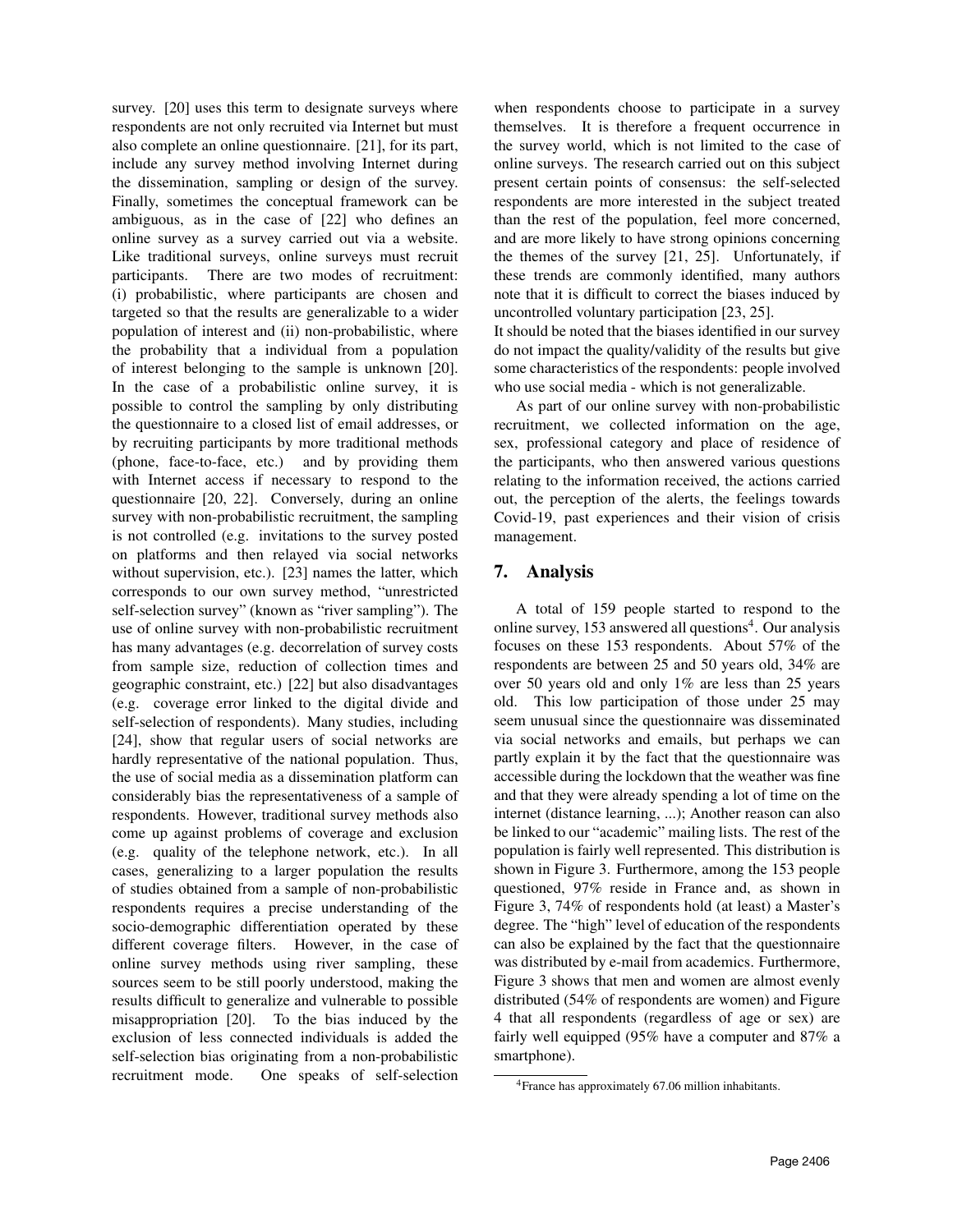

Figure 3: Distribution of respondents



Figure 4: Respondent's devices



Figure 5: Knowledge of Covid-19 and severity of the situation.



Figure 6: Places to get information.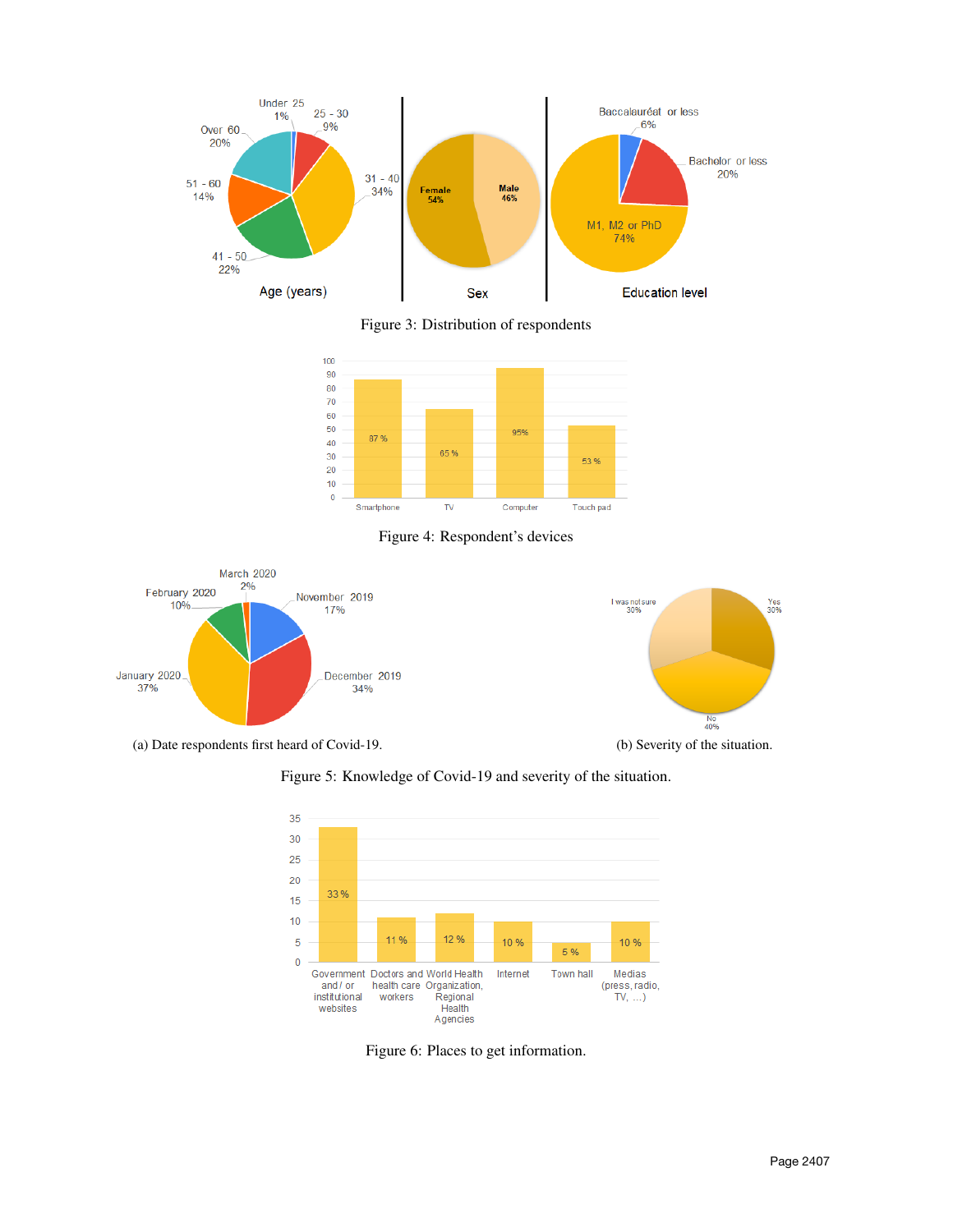



(a) Safety instructions received BEFORE the pandemic (before January 2020).

(b) Safety instructions received between February 2020 and early March 2020 (before lockdown in France).





Figure 8: Means/Tools of raising awareness of the behaviors to adopt.

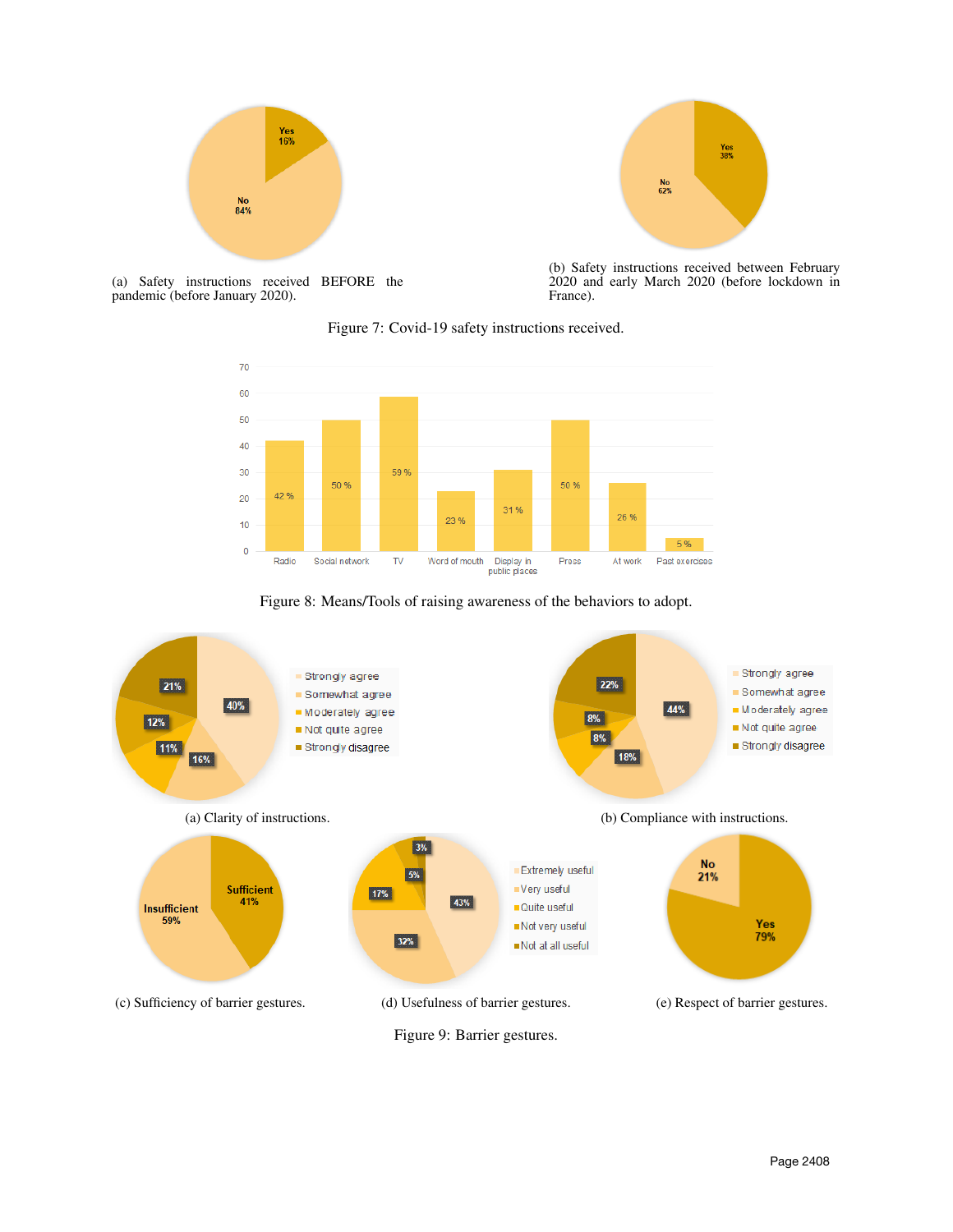We are focusing here on a subset of the survey questions. In particular those related to the communication/dissemination of information at the start of a crisis and the preparation of populations facing a health crisis. We have analysed the answers to "closed questions" (Yes/No type questions) as a first step with some descriptive statistics and "open questions" (Wh-questions) syntactically, using the free software IRaMuTeQ<sup>5</sup>.

A first analysis of the terms used in "open" questions reveals that the respondents used the terms *information, disinformation (fake news), key figures, communication, barrier gestures, contradictions* which show their main concerns about communication but also about decisions taken (sometimes difficult to understand/interpret) and actions/gestures to adopt.

The analysis of the keywords by gender and age of the respondents<sup>6</sup> showed that, whatever the gender or the age, no keyword is used more than another.

The first cases of Covid-19 patients were detected in China in November 2019. As shown in Figure 5, the majority of respondents only heard about it around December 2019 / January 2020, about 1 month later. Moreover, around 40% of respondents considered that the situation was not serious. It should be noted that most of them were informed by the traditional media (TV, radio, press) and the Internet. In fact, 80% of respondents indicate that they know where to find information relating to the crisis and the majority rely on government and institutional websites, see Figure 6.

In addition, Figure 7 shows that 84% of respondents had not received safety instructions before the start of the pandemic, against 62% around February / March 2020, i.e. around 3 months after the first cases.

The majority of respondents were trained and informed of the barrier gestures to be adopted by means of communication at the time of the crisis (TV, Internet, Press). Only 5% had carried out preparatory exercises (civil security, for example) in the past and had thus been initiated into the actions to be adopted in case of such a crisis, as shown in Figure 8. Finally, 56% find the safety instructions clear, 62% find them compliant, 41% sufficient, 75% useful and only 79% respect them, as shown in Figure 9 (respondents over 50 being the most respectful). These last two figures are to be compared. In fact, information on the behaviors to adopt was accessible via many communication channels, surely giving respondents a perception of clarity and compliance, surely encouraging a large majority of them to find the barrier gestures useful and to respect them.

### 8. Discussion

The results of this study are of course specific to the vision of the Covid-19 pandemic by French respondents. It appears that whatever the age, sex and place of residence in France, the expectations/feelings of the respondents are quite the same. We observe that they provide first elements to realize the importance of communication and preparedness of the populations to better accept, understand and respect the decisions of the public authorities during a crisis.

Before the pandemic linked to Covid-19, French respondents thought they were "immune" from a health crisis on French territory and had, for the most part, never asked themselves the question of the actions to be adopted in such circumstances. Unlike other countries, such as Sweden<sup>7</sup>, for example, the French have never received at home or even heard of a booklet / guide on the actions to be adopted in the event of a crisis or war (and if such a document exists in France, there is no large-scale communication).

In fact, during the onset of the Covid-19 pandemic, a large part of the French population was not prepared to face it and the government / institutions had to redouble their efforts, in particular educational communication so that the population can cope. The populations have succeeded in adapting, but better preparation before the crisis, rather than on-the-fly training would have been more effective (more appropriate and faster reactions from the populations and fewer fears, etc.).

In addition, the government's communication could thus have focused on other equally important subjects [26] such as the fight against disinformation (fake news) [27], a better explanation of key figures (which some respondents lacked) and, for example, address remote working/learning issues [28]. Finally, despite numerous academic and operational works on crisis management which promote communication and the preparedness of populations, in reality, on the field, when a crisis occurs, it is clear that many points can still be improved and that, more than ever, populations must be included (as much as possible) in crisis management processes.

### 9. Conclusion

In this article, we are interested in crisis management and, in particular, in the emergency communication and preparedness of the populations. During the first lockdown in France, we were able to interview a part of the French population through an online questionnaire. The analysis of some questions in this questionnaire

<sup>&</sup>lt;sup>5</sup>R interface for Multidimensional Text and Questionnaire Analysis. http://www.iramuteq.org/

 $6$ For the sake of space, all the graphics produced are not exposed in the article.

<sup>7</sup>www.dinsakerhet.se/siteassets/dinsakerhet.se/

broschyren-om-krisen-eller-kriget-kommer/

om-krisen-eller-kriget-kommer—engelska.pdf